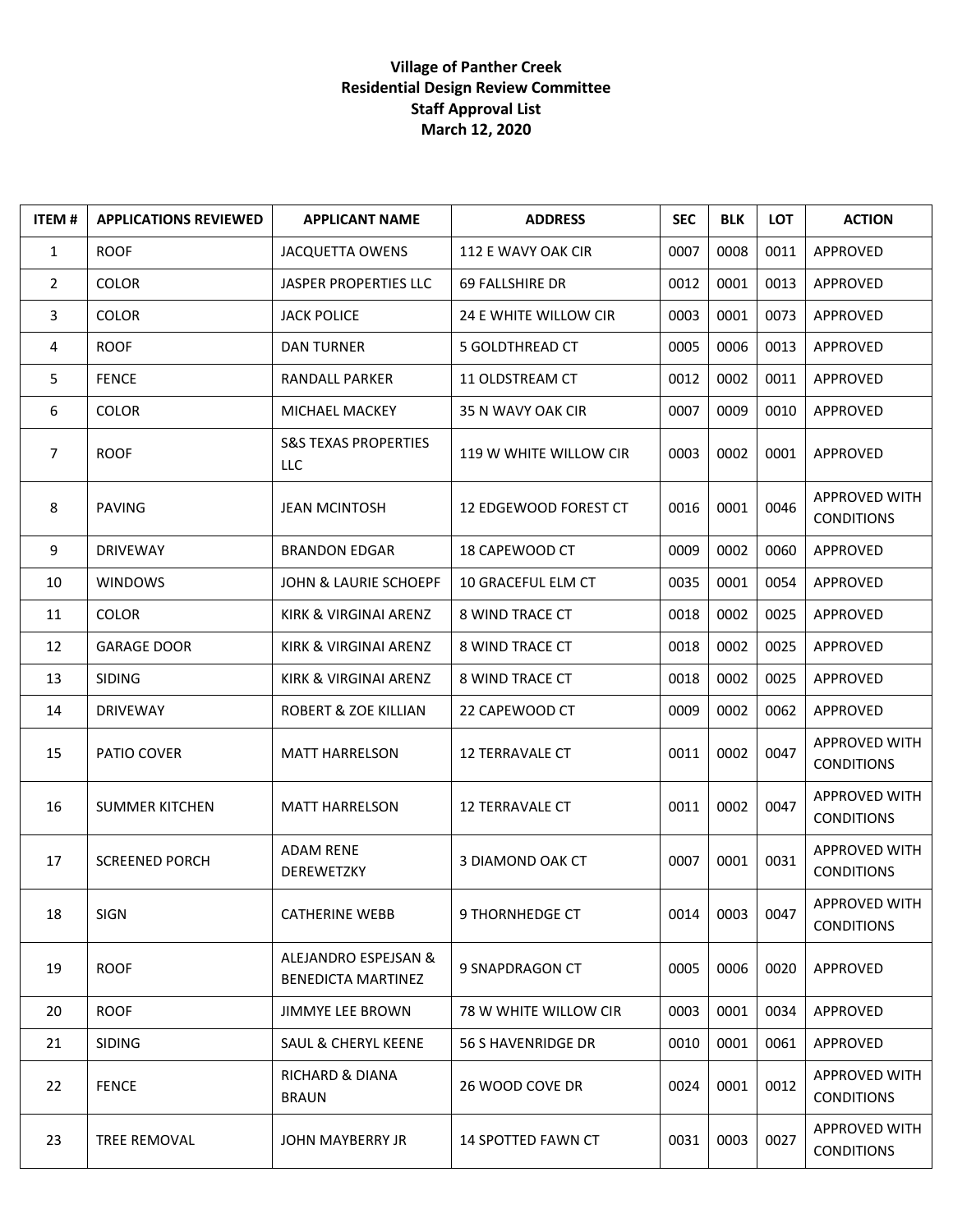## **Village of Panther Creek Residential Design Review Committee Staff Approval List March 12, 2020**

| 24 | <b>COLOR</b>          | <b>MANUEL &amp; DALIZA</b><br><b>WILEY</b>                         | 9 E BIGELOW OAK CT          | 0003 | 0001 | 0040 | APPROVED                                  |
|----|-----------------------|--------------------------------------------------------------------|-----------------------------|------|------|------|-------------------------------------------|
| 25 | <b>COLOR</b>          | TINA COLEMAN                                                       | 47 S CIRCLEWOOD GLEN        | 0009 | 0001 | 0001 | APPROVED                                  |
| 26 | <b>GENERATOR</b>      | DUANE BEVER & SARAH<br><b>STEWARD</b>                              | <b>130 SPLIT ROCK COVE</b>  | 0028 | 0006 | 0006 | APPROVED WITH<br><b>CONDITIONS</b>        |
| 27 | <b>DRIVEWAY</b>       | <b>CYRUS D BEHSERESHT</b>                                          | 37 SPLIT ROCK CT            | 0017 | 0003 | 0038 | <b>APPROVED WITH</b><br><b>CONDITIONS</b> |
| 28 | <b>WINDOWS</b>        | <b>CHRISTOPHER</b><br><b>CUMMINGS</b>                              | <b>11 GREAT LAUREL CT</b>   | 0035 | 0002 | 0035 | APPROVED                                  |
| 29 | <b>COLOR</b>          | PAMELA HARRIS                                                      | 63 CIRCLEWOOD GLEN          | 0009 | 0001 | 0008 | APPROVED                                  |
| 30 | <b>POOL</b>           | <b>APRIL &amp; FRANK KERZE</b>                                     | <b>19 HERALD OAK CT</b>     | 0035 | 0001 | 0086 | <b>APPROVED WITH</b><br><b>CONDITIONS</b> |
| 31 | <b>FIREPIT</b>        | APRIL & FRANK KERZE                                                | <b>19 HERALD OAK CT</b>     | 0035 | 0001 | 0086 | <b>APPROVED WITH</b><br><b>CONDITIONS</b> |
| 32 | <b>FENCE</b>          | <b>ANDREW KLINCK</b>                                               | 3 WEDGEWOOD FOREST DR       | 0014 | 0002 | 0030 | <b>APPROVED WITH</b><br><b>CONDITIONS</b> |
| 33 | <b>COLOR</b>          | <b>OPEN HOUSE TEXAS</b><br><b>REALTY &amp; INVESTMENTS</b><br>LLC. | 32 E WHITE WILLOW CIR       | 0003 | 0001 | 0071 | APPROVED                                  |
| 34 | <b>DECK</b>           | <b>OPEN HOUSE TEXAS</b><br><b>REALTY &amp; INVESTMENTS</b><br>LLC  | 32 E WHITE WILLOW CIR       | 0003 | 0001 | 0071 | APPROVED                                  |
| 35 | <b>FENCE</b>          | <b>OPEN HOUSE TEXAS</b><br><b>REALTY &amp; INVESTMENTS</b><br>LLC  | 32 E WHITE WILLOW CIR       | 0003 | 0001 | 0071 | APPROVED                                  |
| 36 | TREE REMOVAL          | <b>SARAH STORY</b>                                                 | <b>11 THORNHEDGE CT</b>     | 0014 | 0003 | 0046 | <b>APPROVED WITH</b><br><b>CONDITIONS</b> |
| 37 | <b>POOL</b>           | ANDREW P FREEMAN                                                   | <b>22 FEATHER BRANCH CT</b> | 0029 | 0003 | 0077 | APPROVED WITH<br><b>CONDITIONS</b>        |
| 38 | PATIO COVER           | <b>NEIL &amp; BONNIE</b><br><b>BACKHOUSE</b>                       | 31 S BUCK RIDGE             | 0029 | 0003 | 0020 | APPROVED WITH<br><b>CONDITIONS</b>        |
| 39 | PERGOLA               | <b>NEIL &amp; BONNIE</b><br><b>BACKHOUSE</b>                       | <b>31 S BUCK RIDGE</b>      | 0029 | 0003 | 0020 | <b>APPROVED WITH</b><br><b>CONDITIONS</b> |
| 40 | <b>SUMMER KITCHEN</b> | <b>NEIL &amp; BONNIE</b><br><b>BACKHOUSE</b>                       | <b>31 S BUCK RIDGE</b>      | 0029 | 0003 | 0020 | APPROVED WITH<br><b>CONDITIONS</b>        |